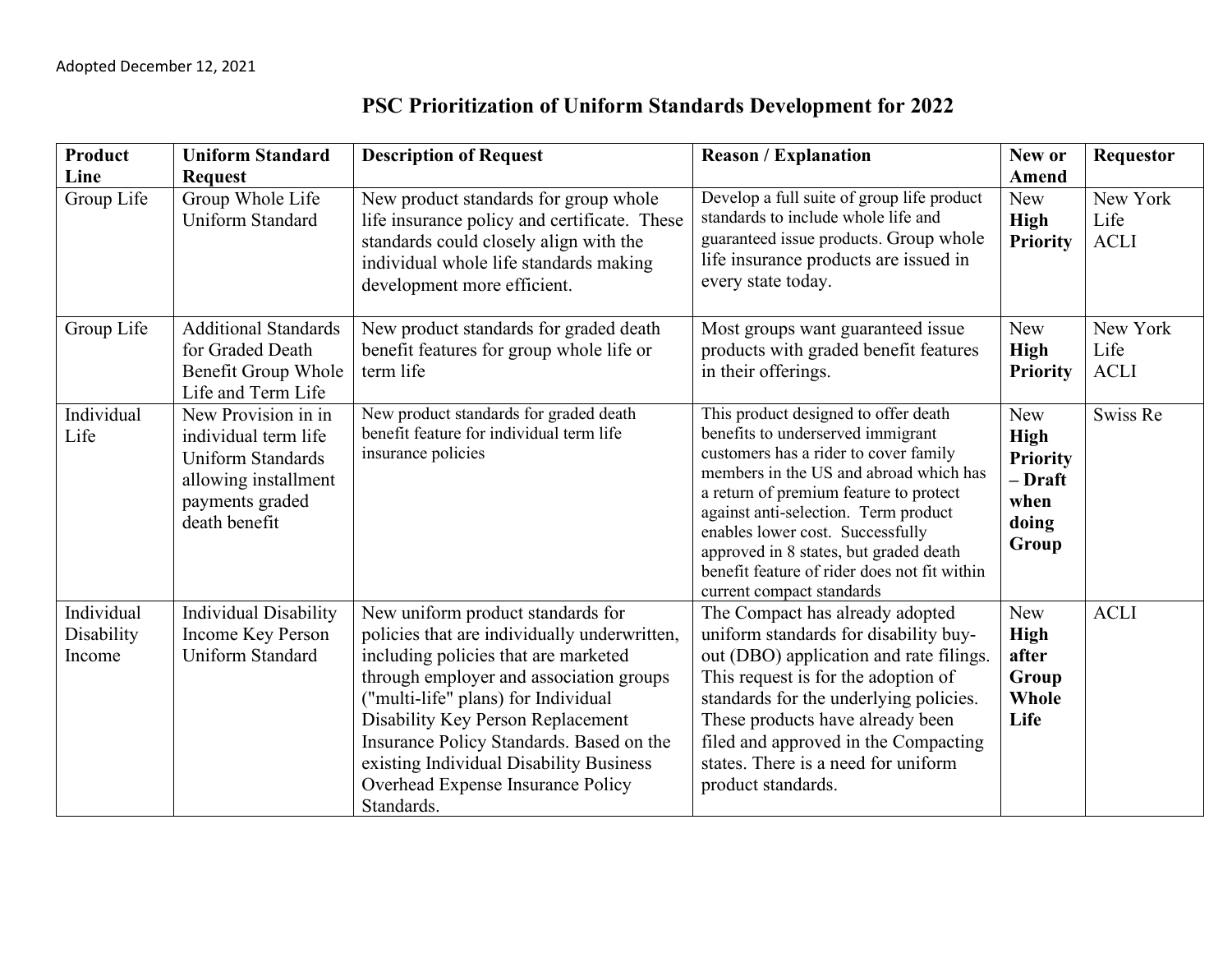| Product    | <b>Uniform Standard</b>      | <b>Description of Request</b>                   | <b>Reason / Explanation</b>               | New or          | <b>Requestor</b> |
|------------|------------------------------|-------------------------------------------------|-------------------------------------------|-----------------|------------------|
| Line       | <b>Request</b>               |                                                 |                                           | Amend           |                  |
| Individual | <b>Individual Disability</b> | New uniform standard for policies that are      | The Compact has already adopted           | <b>New</b>      | <b>ACLI</b>      |
| Disability | Income Buy-Sell              | individually underwritten, including            | uniform standards for key person          | <b>High</b>     |                  |
| Income     | <b>Uniform Standard</b>      | policies that are marketed through              | replacement application and rate          | after           |                  |
|            |                              | employer and association groups ("multi-        | filings. This request is for the adoption | Group           |                  |
|            |                              | life" plans) for Individual Disability Buy-     | of standards for the underlying           | Whole           |                  |
|            |                              | Sell Insurance Policy. Based on the             | policies. These products have already     | Life            |                  |
|            |                              | existing Individual Disability Business         | been filed and approved in the            |                 |                  |
|            |                              | Overhead Expense Insurance Policy               | Compacting States. There is a need for    |                 |                  |
|            |                              | Standards.                                      | uniform product standards.                |                 |                  |
| Individual | <b>Additional Standards</b>  | New standard that allows a one-time lump        | This benefit feature is allowed in        | New             | Allianz          |
| Annuities  | for Acceleration of          | sum withdrawal of an amount up to the           | Compacting States (other than MA          | <b>Mediu</b>    |                  |
|            | the Accumulation             | Accumulation Value for qualifying events        | and OR). For example, this form is        | $\mathbf{m}$    |                  |
|            | Value                        | including confinement to a nursing              | approved through Arkansas under           | <b>Priority</b> |                  |
|            |                              | facility, assisted living facility, or hospital | SERFF Tracking #ALLD-130691719.           |                 |                  |
|            |                              | for a certain period.                           |                                           |                 |                  |
| Individual | <b>Additional Standards</b>  | 2018 Prioritization List approved by            | 2018 Prioritization List approved by      | <b>New</b>      | 2018 List        |
| Life       | for Guaranteed               | Management Committee but not yet                | Management Committee but not yet          | <b>Mediu</b>    | Pacific Life     |
|            | Living Benefits for          | addressed                                       | addressed                                 | m               |                  |
|            | Variable and Non-            |                                                 |                                           | <b>Priority</b> |                  |
|            | Variable Adjustable          |                                                 |                                           |                 |                  |
|            | Life Insurance               |                                                 |                                           |                 |                  |
|            | Policies                     |                                                 |                                           |                 |                  |
| Individual | Indexed-Linked               | 2018 Prioritization List approved by            | 2018 Prioritization List approved by      | <b>New</b>      | 2018 List        |
| Life       | Death Benefits for           | Management Committee but not yet                | Management Committee but not yet          | Low             | Pacific Life     |
|            | Whole Life                   | addressed                                       | addressed                                 | <b>Priority</b> |                  |
|            | <b>Insurance Policies</b>    |                                                 |                                           |                 |                  |
|            |                              |                                                 |                                           | <b>Discuss</b>  |                  |
|            |                              |                                                 |                                           | before          |                  |
|            |                              |                                                 |                                           | drafting        |                  |

## **PSC Prioritization of Uniform Standards Development for 2022**